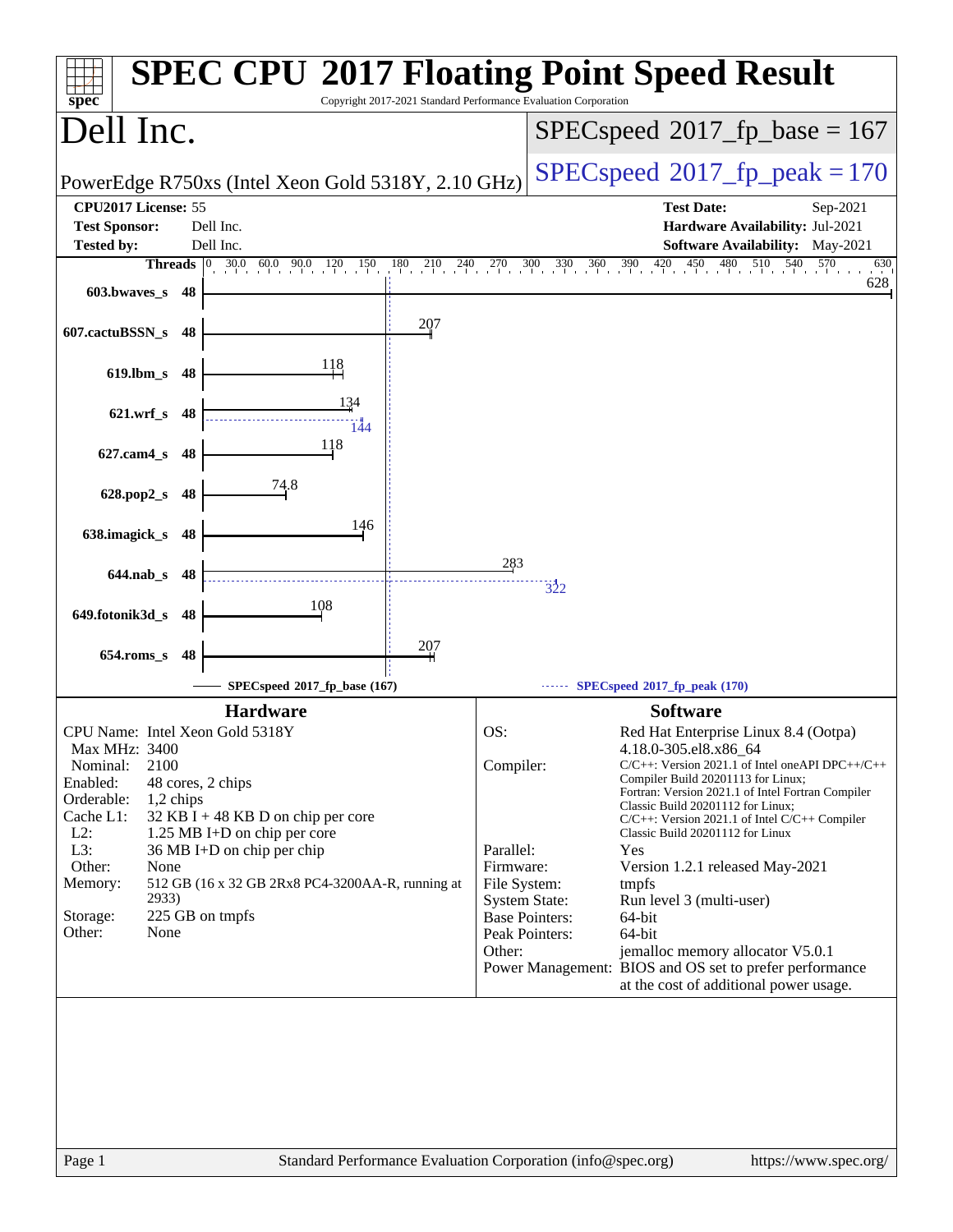|                                                    |                             |                |       |                                         |                                         |                |              | <b>SPEC CPU®2017 Floating Point Speed Result</b>                |                |                   |                |              |                                        |              |
|----------------------------------------------------|-----------------------------|----------------|-------|-----------------------------------------|-----------------------------------------|----------------|--------------|-----------------------------------------------------------------|----------------|-------------------|----------------|--------------|----------------------------------------|--------------|
| spec                                               |                             |                |       |                                         |                                         |                |              | Copyright 2017-2021 Standard Performance Evaluation Corporation |                |                   |                |              |                                        |              |
| Dell Inc.                                          |                             |                |       |                                         | $SPEC speed^{\circ}2017$ _fp_base = 167 |                |              |                                                                 |                |                   |                |              |                                        |              |
| PowerEdge R750xs (Intel Xeon Gold 5318Y, 2.10 GHz) |                             |                |       | $SPEC speed^{\circ}2017$ _fp_peak = 170 |                                         |                |              |                                                                 |                |                   |                |              |                                        |              |
| CPU2017 License: 55                                |                             |                |       |                                         |                                         |                |              |                                                                 |                | <b>Test Date:</b> |                |              | Sep-2021                               |              |
| <b>Test Sponsor:</b>                               | Dell Inc.                   |                |       |                                         |                                         |                |              |                                                                 |                |                   |                |              | Hardware Availability: Jul-2021        |              |
| <b>Tested by:</b>                                  | Dell Inc.                   |                |       |                                         |                                         |                |              |                                                                 |                |                   |                |              | <b>Software Availability:</b> May-2021 |              |
|                                                    | <b>Results Table</b>        |                |       |                                         |                                         |                |              |                                                                 |                |                   |                |              |                                        |              |
|                                                    |                             |                |       | <b>Base</b>                             |                                         |                |              | <b>Peak</b>                                                     |                |                   |                |              |                                        |              |
| <b>Benchmark</b>                                   | <b>Threads</b>              | <b>Seconds</b> | Ratio | <b>Seconds</b>                          | Ratio                                   | <b>Seconds</b> | <b>Ratio</b> | <b>Threads</b>                                                  | <b>Seconds</b> | <b>Ratio</b>      | <b>Seconds</b> | <b>Ratio</b> | <b>Seconds</b>                         | <b>Ratio</b> |
| 603.bwayes s                                       | 48                          | 93.9           | 628   | 93.8                                    | 629                                     |                |              | 48                                                              | <u>93.9</u>    | 628               | 93.8           | 629          |                                        |              |
| 607.cactuBSSN s                                    | 48                          | 80.5           | 207   | 80.0                                    | 208                                     |                |              | 48                                                              | 80.5           | 207               | 80.0           | 208          |                                        |              |
| $619.1$ bm s                                       | 48                          | 41.0           | 128   | 44.3                                    | 118                                     |                |              | 48                                                              | 41.0           | 128               | 44.3           | <b>118</b>   |                                        |              |
| $621$ .wrf s                                       | 48                          | 98.8           | 134   | 97.4                                    | 136                                     |                |              | 48                                                              | 90.9           | 146               | 91.7           | 144          |                                        |              |
| $627$ .cam $4 \text{ s}$                           | 48                          | 75.2           | 118   | 74.8                                    | 119                                     |                |              | 48                                                              | 75.2           | 118               | 74.8           | 119          |                                        |              |
| 628.pop2_s                                         | 48                          | 159            | 74.8  | 156                                     | 76.2                                    |                |              | 48                                                              | 159            | 74.8              | 156            | 76.2         |                                        |              |
| 638.imagick_s                                      | 48                          | 98.6           | 146   | 98.9                                    | 146                                     |                |              | 48                                                              | 98.6           | 146               | 98.9           | 146          |                                        |              |
| $644$ .nab s                                       | 48                          | 61.7           | 283   | 61.7                                    | 283                                     |                |              | 48                                                              | 54.2           | <u>322</u>        | 54.2           | 323          |                                        |              |
| 649.fotonik3d_s                                    | 48                          | 84.2           | 108   | 84.0                                    | 108                                     |                |              | 48                                                              | 84.2           | 108               | 84.0           | 108          |                                        |              |
| 654.roms_s                                         | 48                          | 74.7           | 211   | 76.1                                    | 207                                     |                |              | 48                                                              | 74.7           | 211               | 76.1           | 207          |                                        |              |
|                                                    | $SPECspeed*2017_fp\_base =$ |                | 167   |                                         |                                         |                |              |                                                                 |                |                   |                |              |                                        |              |
| $SPECspeed*2017$ fp peak =                         |                             |                | 170   |                                         |                                         |                |              |                                                                 |                |                   |                |              |                                        |              |

Results appear in the [order in which they were run.](http://www.spec.org/auto/cpu2017/Docs/result-fields.html#RunOrder) Bold underlined text [indicates a median measurement.](http://www.spec.org/auto/cpu2017/Docs/result-fields.html#Median)

## **[Operating System Notes](http://www.spec.org/auto/cpu2017/Docs/result-fields.html#OperatingSystemNotes)**

Stack size set to unlimited using "ulimit -s unlimited"

## **[Environment Variables Notes](http://www.spec.org/auto/cpu2017/Docs/result-fields.html#EnvironmentVariablesNotes)**

```
Environment variables set by runcpu before the start of the run:
KMP_AFFINITY = "granularity=fine,compact"
LD_LIBRARY_PATH =
      "/mnt/ramdisk/cpu2017-1.1.8-ic2021.1/lib/intel64:/mnt/ramdisk/cpu2017-1.
      1.8-ic2021.1/je5.0.1-64"
MALLOC_CONF = "retain:true"
OMP_STACKSIZE = "192M"
```
## **[General Notes](http://www.spec.org/auto/cpu2017/Docs/result-fields.html#GeneralNotes)**

 Binaries compiled on a system with 1x Intel Core i9-7980XE CPU + 64GB RAM memory using Redhat Enterprise Linux 8.0 Transparent Huge Pages enabled by default Prior to runcpu invocation Filesystem page cache synced and cleared with: sync; echo 3> /proc/sys/vm/drop\_caches jemalloc, a general purpose malloc implementation built with the RedHat Enterprise 7.5, and the system compiler gcc 4.8.5 sources available from jemalloc.net or <https://github.com/jemalloc/jemalloc/releases> NA: The test sponsor attests, as of date of publication, that CVE-2017-5754 (Meltdown) is mitigated in the system as tested and documented.

**(Continued on next page)**

| Page 2 | Standard Performance Evaluation Corporation (info@spec.org) | https://www.spec.org/ |
|--------|-------------------------------------------------------------|-----------------------|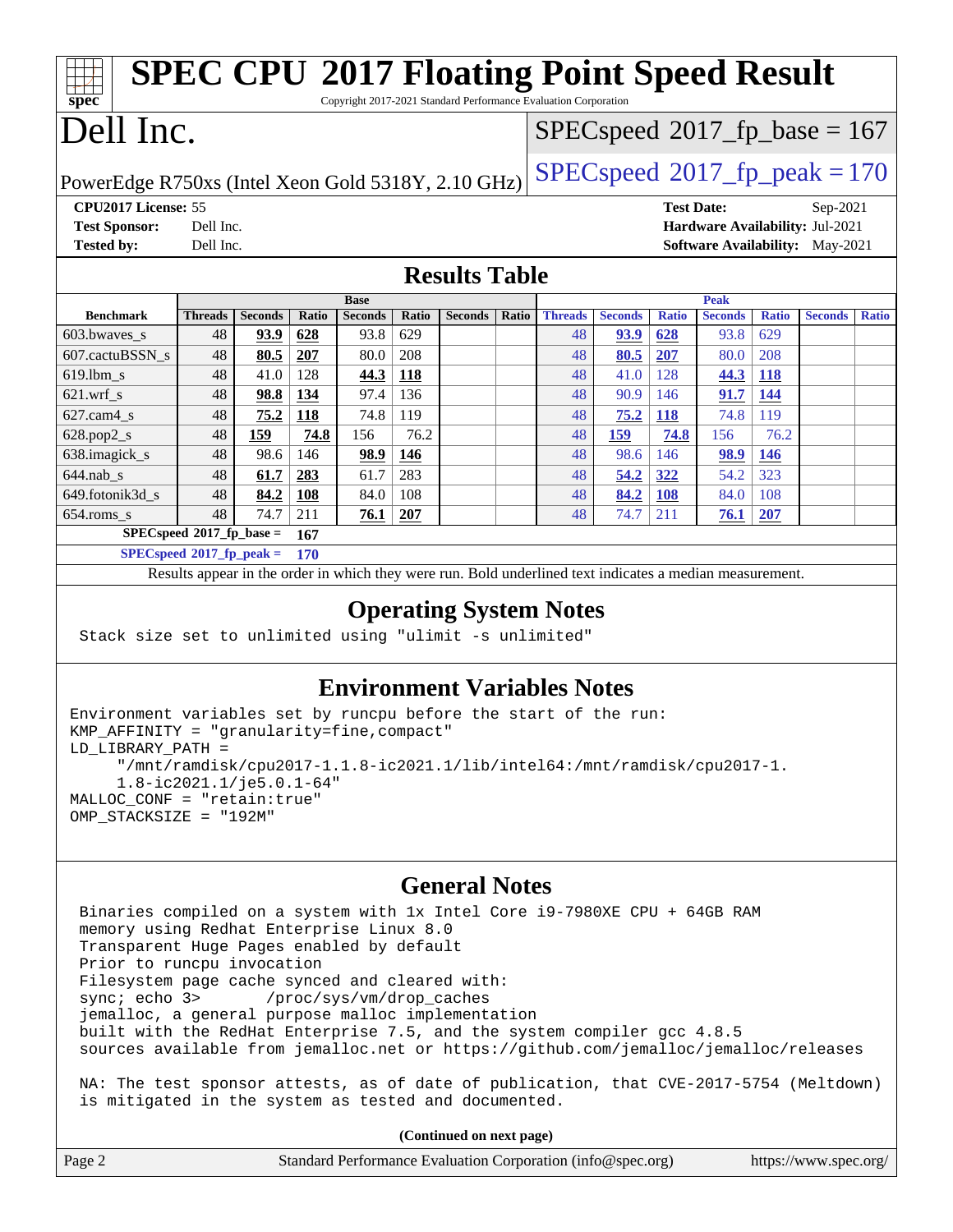## **[spec](http://www.spec.org/) [SPEC CPU](http://www.spec.org/auto/cpu2017/Docs/result-fields.html#SPECCPU2017FloatingPointSpeedResult)[2017 Floating Point Speed Result](http://www.spec.org/auto/cpu2017/Docs/result-fields.html#SPECCPU2017FloatingPointSpeedResult)** Copyright 2017-2021 Standard Performance Evaluation Corporation Dell Inc. PowerEdge R750xs (Intel Xeon Gold 5318Y, 2.10 GHz)  $\left|$  [SPECspeed](http://www.spec.org/auto/cpu2017/Docs/result-fields.html#SPECspeed2017fppeak)<sup>®</sup>[2017\\_fp\\_peak = 1](http://www.spec.org/auto/cpu2017/Docs/result-fields.html#SPECspeed2017fppeak)70  $SPEC speed$ <sup>®</sup>[2017\\_fp\\_base = 1](http://www.spec.org/auto/cpu2017/Docs/result-fields.html#SPECspeed2017fpbase)67 **[CPU2017 License:](http://www.spec.org/auto/cpu2017/Docs/result-fields.html#CPU2017License)** 55 **[Test Date:](http://www.spec.org/auto/cpu2017/Docs/result-fields.html#TestDate)** Sep-2021 **[Test Sponsor:](http://www.spec.org/auto/cpu2017/Docs/result-fields.html#TestSponsor)** Dell Inc. **[Hardware Availability:](http://www.spec.org/auto/cpu2017/Docs/result-fields.html#HardwareAvailability)** Jul-2021 **[Tested by:](http://www.spec.org/auto/cpu2017/Docs/result-fields.html#Testedby)** Dell Inc. Dell Inc. **[Software Availability:](http://www.spec.org/auto/cpu2017/Docs/result-fields.html#SoftwareAvailability)** May-2021 **[General Notes \(Continued\)](http://www.spec.org/auto/cpu2017/Docs/result-fields.html#GeneralNotes)** Yes: The test sponsor attests, as of date of publication, that CVE-2017-5753 (Spectre variant 1) is mitigated in the system as tested and documented. Yes: The test sponsor attests, as of date of publication, that CVE-2017-5715 (Spectre variant 2) is mitigated in the system as tested and documented. Benchmark run from a 225 GB ramdisk created with the cmd: "mount -t tmpfs -o size=225G tmpfs /mnt/ramdisk" **[Platform Notes](http://www.spec.org/auto/cpu2017/Docs/result-fields.html#PlatformNotes)** BIOS settings: Logical Processor : Disabled Virtualization Technology : Disabled System Profile : Custom CPU Power Management : Maximum Performance C1E : Disabled C States : Autonomous Memory Patrol Scrub : Disabled Energy Efficiency Policy : Performance CPU Interconnect Bus Link Power Management : Disabled PCI ASPM L1 Link Power Management : Disabled Sysinfo program /mnt/ramdisk/cpu2017-1.1.8-ic2021.1/bin/sysinfo Rev: r6622 of 2021-04-07 982a61ec0915b55891ef0e16acafc64d running on r750xs.jzjpm83.inside.dell.com Tue Sep 7 15:52:32 2021 SUT (System Under Test) info as seen by some common utilities. For more information on this section, see <https://www.spec.org/cpu2017/Docs/config.html#sysinfo> From /proc/cpuinfo model name : Intel(R) Xeon(R) Gold 5318Y CPU @ 2.10GHz 2 "physical id"s (chips) 48 "processors" cores, siblings (Caution: counting these is hw and system dependent. The following excerpts from /proc/cpuinfo might not be reliable. Use with caution.) cpu cores : 24 siblings : 24 physical 0: cores 0 1 10 11 12 13 14 15 16 17 18 19 20 21 22 23 physical 1: cores 0 1 10 11 12 13 14 15 16 17 18 19 20 21 22 23 From lscpu from util-linux 2.32.1: Architecture: x86\_64 **(Continued on next page)**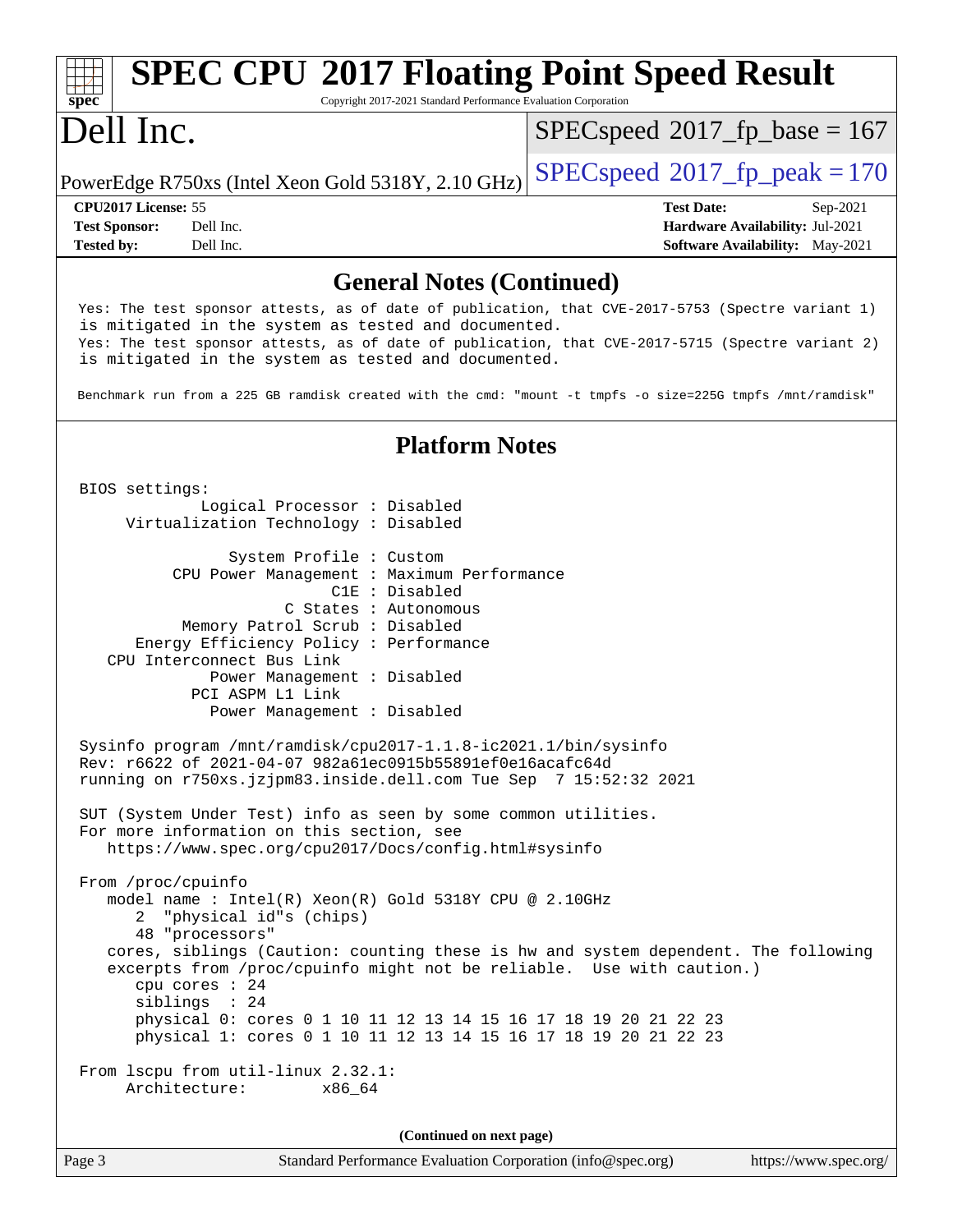| spec®                                                                                                                                                                                                                                                                                                                                                                                                                                                                                                                                                                  | Copyright 2017-2021 Standard Performance Evaluation Corporation                                                                                                                                                                                                                                                                                                                                                                                                                                                                                     | <b>SPEC CPU®2017 Floating Point Speed Result</b>                                                                                                                                                                                                                                                                                                                                                                                                                                                                                                                                                                                                                                                                                                                                                                                                                                                                                                                                                                                                                                                                                  |
|------------------------------------------------------------------------------------------------------------------------------------------------------------------------------------------------------------------------------------------------------------------------------------------------------------------------------------------------------------------------------------------------------------------------------------------------------------------------------------------------------------------------------------------------------------------------|-----------------------------------------------------------------------------------------------------------------------------------------------------------------------------------------------------------------------------------------------------------------------------------------------------------------------------------------------------------------------------------------------------------------------------------------------------------------------------------------------------------------------------------------------------|-----------------------------------------------------------------------------------------------------------------------------------------------------------------------------------------------------------------------------------------------------------------------------------------------------------------------------------------------------------------------------------------------------------------------------------------------------------------------------------------------------------------------------------------------------------------------------------------------------------------------------------------------------------------------------------------------------------------------------------------------------------------------------------------------------------------------------------------------------------------------------------------------------------------------------------------------------------------------------------------------------------------------------------------------------------------------------------------------------------------------------------|
| Dell Inc.                                                                                                                                                                                                                                                                                                                                                                                                                                                                                                                                                              |                                                                                                                                                                                                                                                                                                                                                                                                                                                                                                                                                     | $SPEC speed^{\circ}2017\_fp\_base = 167$                                                                                                                                                                                                                                                                                                                                                                                                                                                                                                                                                                                                                                                                                                                                                                                                                                                                                                                                                                                                                                                                                          |
|                                                                                                                                                                                                                                                                                                                                                                                                                                                                                                                                                                        | PowerEdge R750xs (Intel Xeon Gold 5318Y, 2.10 GHz)                                                                                                                                                                                                                                                                                                                                                                                                                                                                                                  | $SPEC speed^{\circ}2017$ _fp_peak = 170                                                                                                                                                                                                                                                                                                                                                                                                                                                                                                                                                                                                                                                                                                                                                                                                                                                                                                                                                                                                                                                                                           |
| CPU2017 License: 55<br><b>Test Sponsor:</b><br>Dell Inc.<br>Dell Inc.<br><b>Tested by:</b>                                                                                                                                                                                                                                                                                                                                                                                                                                                                             |                                                                                                                                                                                                                                                                                                                                                                                                                                                                                                                                                     | <b>Test Date:</b><br>Sep-2021<br>Hardware Availability: Jul-2021<br><b>Software Availability:</b> May-2021                                                                                                                                                                                                                                                                                                                                                                                                                                                                                                                                                                                                                                                                                                                                                                                                                                                                                                                                                                                                                        |
|                                                                                                                                                                                                                                                                                                                                                                                                                                                                                                                                                                        | <b>Platform Notes (Continued)</b>                                                                                                                                                                                                                                                                                                                                                                                                                                                                                                                   |                                                                                                                                                                                                                                                                                                                                                                                                                                                                                                                                                                                                                                                                                                                                                                                                                                                                                                                                                                                                                                                                                                                                   |
| $CPU$ op-mode( $s$ ):<br>Byte Order:<br>CPU(s):<br>On-line CPU(s) list: $0-47$<br>Thread( $s$ ) per core:<br>$Core(s)$ per socket:<br>Socket(s):<br>NUMA node(s):<br>Vendor ID:<br>BIOS Vendor ID:<br>CPU family:<br>Model:<br>Model name:<br>BIOS Model name:<br>Stepping:<br>CPU MHz:<br>BogoMIPS:<br>Virtualization:<br>Lld cache:<br>Lli cache:<br>L2 cache:<br>L3 cache:<br>NUMA node0 CPU(s):<br>NUMA nodel CPU(s):<br>flush_l1d arch_capabilities<br>/proc/cpuinfo cache data<br>cache size : 36864 KB<br>From numactl --hardware<br>$available: 2 nodes (0-1)$ | $32$ -bit, $64$ -bit<br>Little Endian<br>48<br>1<br>24<br>2<br>2<br>GenuineIntel<br>Intel<br>6<br>106<br>$Intel(R) Xeon(R) Gold 5318Y CPU @ 2.10GHz$<br>Intel(R) Xeon(R) Gold 5318Y CPU @ 2.10GHz<br>6<br>3400.000<br>4200.00<br>$VT - x$<br>48K<br>32K<br>1280K<br>36864K<br>0, 2, 4, 6, 8, 10, 12, 14, 16, 18, 20, 22, 24, 26, 28, 30, 32, 34, 36, 38, 40, 42, 44, 46<br>1, 3, 5, 7, 9, 11, 13, 15, 17, 19, 21, 23, 25, 27, 29, 31, 33, 35, 37, 39, 41, 43, 45, 47<br>WARNING: a numactl 'node' might or might not correspond to a physical chip. | Flags: fpu vme de pse tsc msr pae mce cx8 apic sep mtrr pge mca cmov<br>pat pse36 clflush dts acpi mmx fxsr sse sse2 ss ht tm pbe syscall nx pdpelgb rdtscp<br>lm constant_tsc art arch_perfmon pebs bts rep_good nopl xtopology nonstop_tsc cpuid<br>aperfmperf pni pclmulqdq dtes64 monitor ds_cpl vmx smx est tm2 ssse3 sdbg fma cx16<br>xtpr pdcm pcid dca sse4_1 sse4_2 x2apic movbe popcnt tsc_deadline_timer aes xsave<br>avx f16c rdrand lahf_lm abm 3dnowprefetch cpuid_fault epb cat_13 invpcid_single<br>intel_ppin ssbd mba ibrs ibpb stibp ibrs_enhanced fsgsbase tsc_adjust bmil hle avx2<br>smep bmi2 erms invpcid cqm rdt_a avx512f avx512dq rdseed adx smap avx512ifma<br>clflushopt clwb intel_pt avx512cd sha_ni avx512bw avx512vl xsaveopt xsavec xgetbv1<br>xsaves cqm_llc cqm_occup_llc cqm_mbm_total cqm_mbm_local split_lock_detect wbnoinvd<br>dtherm ida arat pln pts avx512vbmi umip pku ospke avx512_vbmi2 gfni vaes vpclmulqdq<br>avx512_vnni avx512_bitalg tme avx512_vpopcntdq la57 rdpid fsrm md_clear pconfig<br>node 0 cpus: 0 2 4 6 8 10 12 14 16 18 20 22 24 26 28 30 32 34 36 38 40 42 44 46 |
|                                                                                                                                                                                                                                                                                                                                                                                                                                                                                                                                                                        | (Continued on next page)                                                                                                                                                                                                                                                                                                                                                                                                                                                                                                                            |                                                                                                                                                                                                                                                                                                                                                                                                                                                                                                                                                                                                                                                                                                                                                                                                                                                                                                                                                                                                                                                                                                                                   |
| Page 4                                                                                                                                                                                                                                                                                                                                                                                                                                                                                                                                                                 | Standard Performance Evaluation Corporation (info@spec.org)                                                                                                                                                                                                                                                                                                                                                                                                                                                                                         | https://www.spec.org/                                                                                                                                                                                                                                                                                                                                                                                                                                                                                                                                                                                                                                                                                                                                                                                                                                                                                                                                                                                                                                                                                                             |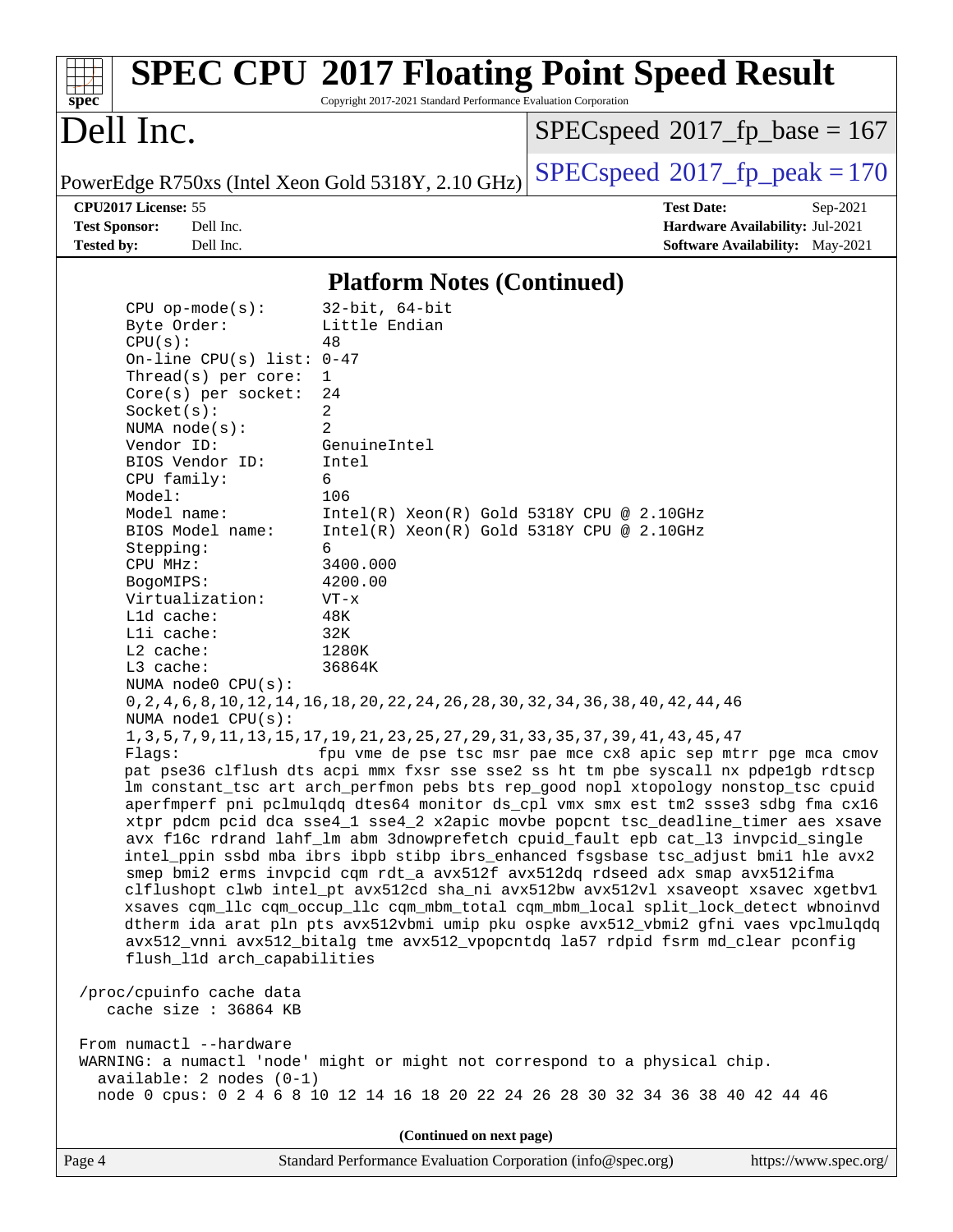| <b>SPEC CPU®2017 Floating Point Speed Result</b><br>Copyright 2017-2021 Standard Performance Evaluation Corporation<br>spec <sup>®</sup>                                                                                                                                                                                                                                                                                                                                                                                                                                                                                                                                                                                                                                                                                                                                                                                                                                                                                                                                            |                                                                       |
|-------------------------------------------------------------------------------------------------------------------------------------------------------------------------------------------------------------------------------------------------------------------------------------------------------------------------------------------------------------------------------------------------------------------------------------------------------------------------------------------------------------------------------------------------------------------------------------------------------------------------------------------------------------------------------------------------------------------------------------------------------------------------------------------------------------------------------------------------------------------------------------------------------------------------------------------------------------------------------------------------------------------------------------------------------------------------------------|-----------------------------------------------------------------------|
| Dell Inc.                                                                                                                                                                                                                                                                                                                                                                                                                                                                                                                                                                                                                                                                                                                                                                                                                                                                                                                                                                                                                                                                           | $SPEC speed^{\circ}2017$ fp base = 167                                |
| PowerEdge R750xs (Intel Xeon Gold 5318Y, 2.10 GHz)                                                                                                                                                                                                                                                                                                                                                                                                                                                                                                                                                                                                                                                                                                                                                                                                                                                                                                                                                                                                                                  | $SPEC speed^{\circ}2017$ fp peak = 170                                |
| CPU2017 License: 55                                                                                                                                                                                                                                                                                                                                                                                                                                                                                                                                                                                                                                                                                                                                                                                                                                                                                                                                                                                                                                                                 | <b>Test Date:</b><br>$Sep-2021$                                       |
| Dell Inc.<br><b>Test Sponsor:</b><br><b>Tested by:</b><br>Dell Inc.                                                                                                                                                                                                                                                                                                                                                                                                                                                                                                                                                                                                                                                                                                                                                                                                                                                                                                                                                                                                                 | Hardware Availability: Jul-2021<br>Software Availability: May-2021    |
|                                                                                                                                                                                                                                                                                                                                                                                                                                                                                                                                                                                                                                                                                                                                                                                                                                                                                                                                                                                                                                                                                     |                                                                       |
| <b>Platform Notes (Continued)</b>                                                                                                                                                                                                                                                                                                                                                                                                                                                                                                                                                                                                                                                                                                                                                                                                                                                                                                                                                                                                                                                   |                                                                       |
| node 0 size: 257143 MB<br>node 0 free: 241589 MB<br>node 1 cpus: 1 3 5 7 9 11 13 15 17 19 21 23 25 27 29 31 33 35 37 39 41 43 45 47<br>node 1 size: 258040 MB<br>node 1 free: 256176 MB<br>node distances:<br>node<br>0<br>1<br>0: 10<br>- 20<br>1:<br>20<br>10<br>From /proc/meminfo<br>MemTotal:<br>527547592 kB<br>HugePages_Total:<br>0<br>Hugepagesize:<br>2048 kB<br>/sbin/tuned-adm active<br>Current active profile: throughput-performance<br>From /etc/*release* /etc/*version*<br>os-release:<br>NAME="Red Hat Enterprise Linux"<br>VERSION="8.4 (Ootpa)"<br>ID="rhel"<br>ID_LIKE="fedora"<br>VERSION_ID="8.4"<br>PLATFORM_ID="platform:el8"<br>PRETTY_NAME="Red Hat Enterprise Linux 8.4 (Ootpa)"<br>ANSI_COLOR="0;31"<br>redhat-release: Red Hat Enterprise Linux release 8.4 (Ootpa)<br>system-release: Red Hat Enterprise Linux release 8.4 (Ootpa)<br>system-release-cpe: cpe:/o:redhat:enterprise_linux:8.4:ga<br>uname $-a$ :<br>Linux r750xs.jzjpm83.inside.dell.com 4.18.0-305.el8.x86_64 #1 SMP Thu Apr 29 08:54:30<br>EDT 2021 x86_64 x86_64 x86_64 GNU/Linux |                                                                       |
| Kernel self-reported vulnerability status:                                                                                                                                                                                                                                                                                                                                                                                                                                                                                                                                                                                                                                                                                                                                                                                                                                                                                                                                                                                                                                          |                                                                       |
| CVE-2018-12207 (iTLB Multihit):<br>CVE-2018-3620 (L1 Terminal Fault):                                                                                                                                                                                                                                                                                                                                                                                                                                                                                                                                                                                                                                                                                                                                                                                                                                                                                                                                                                                                               | Not affected<br>Not affected                                          |
| Microarchitectural Data Sampling:<br>CVE-2017-5754 (Meltdown):                                                                                                                                                                                                                                                                                                                                                                                                                                                                                                                                                                                                                                                                                                                                                                                                                                                                                                                                                                                                                      | Not affected<br>Not affected                                          |
| CVE-2018-3639 (Speculative Store Bypass):                                                                                                                                                                                                                                                                                                                                                                                                                                                                                                                                                                                                                                                                                                                                                                                                                                                                                                                                                                                                                                           | Mitigation: Speculative Store<br>Bypass disabled via prctl and        |
| CVE-2017-5753 (Spectre variant 1):                                                                                                                                                                                                                                                                                                                                                                                                                                                                                                                                                                                                                                                                                                                                                                                                                                                                                                                                                                                                                                                  | seccomp<br>Mitigation: usercopy/swapgs<br>barriers and __user pointer |
| (Continued on next page)                                                                                                                                                                                                                                                                                                                                                                                                                                                                                                                                                                                                                                                                                                                                                                                                                                                                                                                                                                                                                                                            |                                                                       |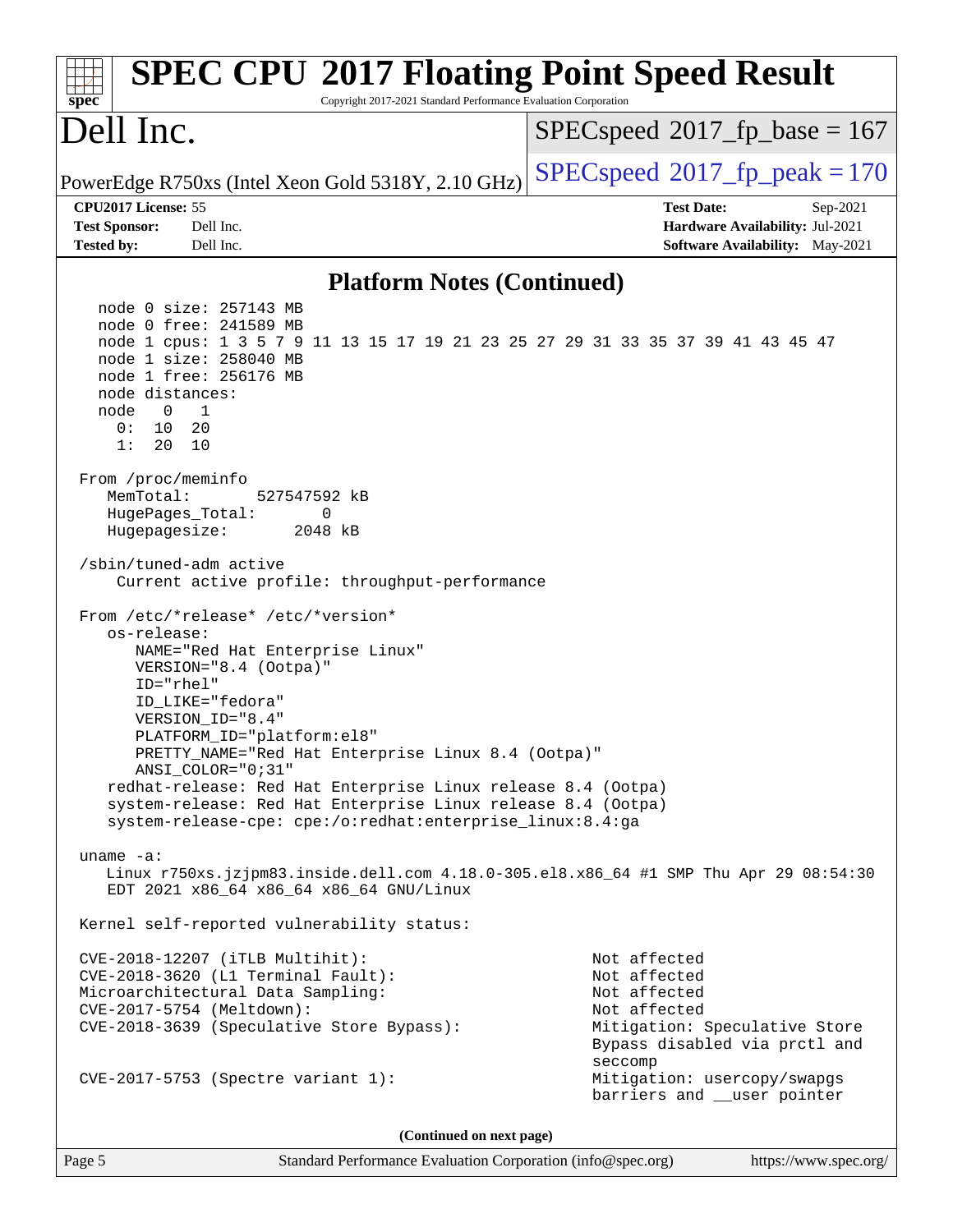| <b>SPEC CPU®2017 Floating Point Speed Result</b><br>Copyright 2017-2021 Standard Performance Evaluation Corporation<br>spec <sup>®</sup>                                                                                                                                                                                                                                                                                                   |                                                                                                            |
|--------------------------------------------------------------------------------------------------------------------------------------------------------------------------------------------------------------------------------------------------------------------------------------------------------------------------------------------------------------------------------------------------------------------------------------------|------------------------------------------------------------------------------------------------------------|
| Dell Inc.                                                                                                                                                                                                                                                                                                                                                                                                                                  | $SPEC speed^{\circ}2017\_fp\_base = 167$                                                                   |
| PowerEdge R750xs (Intel Xeon Gold 5318Y, 2.10 GHz)                                                                                                                                                                                                                                                                                                                                                                                         | $SPEC speed^{\circ}2017$ fp peak = 170                                                                     |
| CPU2017 License: 55<br><b>Test Sponsor:</b><br>Dell Inc.<br><b>Tested by:</b><br>Dell Inc.                                                                                                                                                                                                                                                                                                                                                 | <b>Test Date:</b><br>Sep-2021<br>Hardware Availability: Jul-2021<br><b>Software Availability:</b> May-2021 |
| <b>Platform Notes (Continued)</b>                                                                                                                                                                                                                                                                                                                                                                                                          |                                                                                                            |
| $CVE-2017-5715$ (Spectre variant 2):<br>CVE-2020-0543 (Special Register Buffer Data Sampling): Not affected<br>CVE-2019-11135 (TSX Asynchronous Abort):                                                                                                                                                                                                                                                                                    | sanitization<br>Mitigation: Enhanced IBRS, IBPB:<br>conditional, RSB filling<br>Not affected               |
| run-level $3$ Sep $7$ 13:00                                                                                                                                                                                                                                                                                                                                                                                                                |                                                                                                            |
| SPEC is set to: /mnt/ramdisk/cpu2017-1.1.8-ic2021.1<br>Size Used Avail Use% Mounted on<br>Filesystem<br>Type<br>tmpfs<br>tmpfs 225G<br>11G 215G                                                                                                                                                                                                                                                                                            | 5% /mnt/ramdisk                                                                                            |
| From /sys/devices/virtual/dmi/id<br>Vendor:<br>Dell Inc.<br>Product:<br>PowerEdge R750xs<br>Product Family: PowerEdge<br>Serial:<br>JZJPM83                                                                                                                                                                                                                                                                                                |                                                                                                            |
| Additional information from dmidecode 3.2 follows. WARNING: Use caution when you<br>interpret this section. The 'dmidecode' program reads system data which is "intended to<br>allow hardware to be accurately determined", but the intent may not be met, as there are<br>frequent changes to hardware, firmware, and the "DMTF SMBIOS" standard.<br>Memory:<br>16x 002C069D002C 18ASF4G72PDZ-3G2E1 32 GB 2 rank 3200, configured at 2933 |                                                                                                            |
| BIOS:<br>BIOS Vendor:<br>Dell Inc<br>1.2.1<br>BIOS Version:<br>05/28/2021<br>BIOS Date:<br>BIOS Revision:<br>1.2<br>(End of data from sysinfo program)                                                                                                                                                                                                                                                                                     |                                                                                                            |
| <b>Compiler Version Notes</b>                                                                                                                                                                                                                                                                                                                                                                                                              |                                                                                                            |
| 619.1bm_s(base, peak) 638.imagick_s(base, peak)<br>С<br>$644.nab_s(base)$                                                                                                                                                                                                                                                                                                                                                                  | ______________________________________                                                                     |
| $Intel(R)$ C Intel(R) 64 Compiler Classic for applications running on Intel(R)<br>64, Version 2021.1 Build 20201112_000000<br>Copyright (C) 1985-2020 Intel Corporation. All rights reserved.                                                                                                                                                                                                                                              |                                                                                                            |
| 644.nab_s(peak)<br>С                                                                                                                                                                                                                                                                                                                                                                                                                       |                                                                                                            |
| (Continued on next page)                                                                                                                                                                                                                                                                                                                                                                                                                   |                                                                                                            |
| Standard Performance Evaluation Corporation (info@spec.org)<br>Page 6                                                                                                                                                                                                                                                                                                                                                                      | https://www.spec.org/                                                                                      |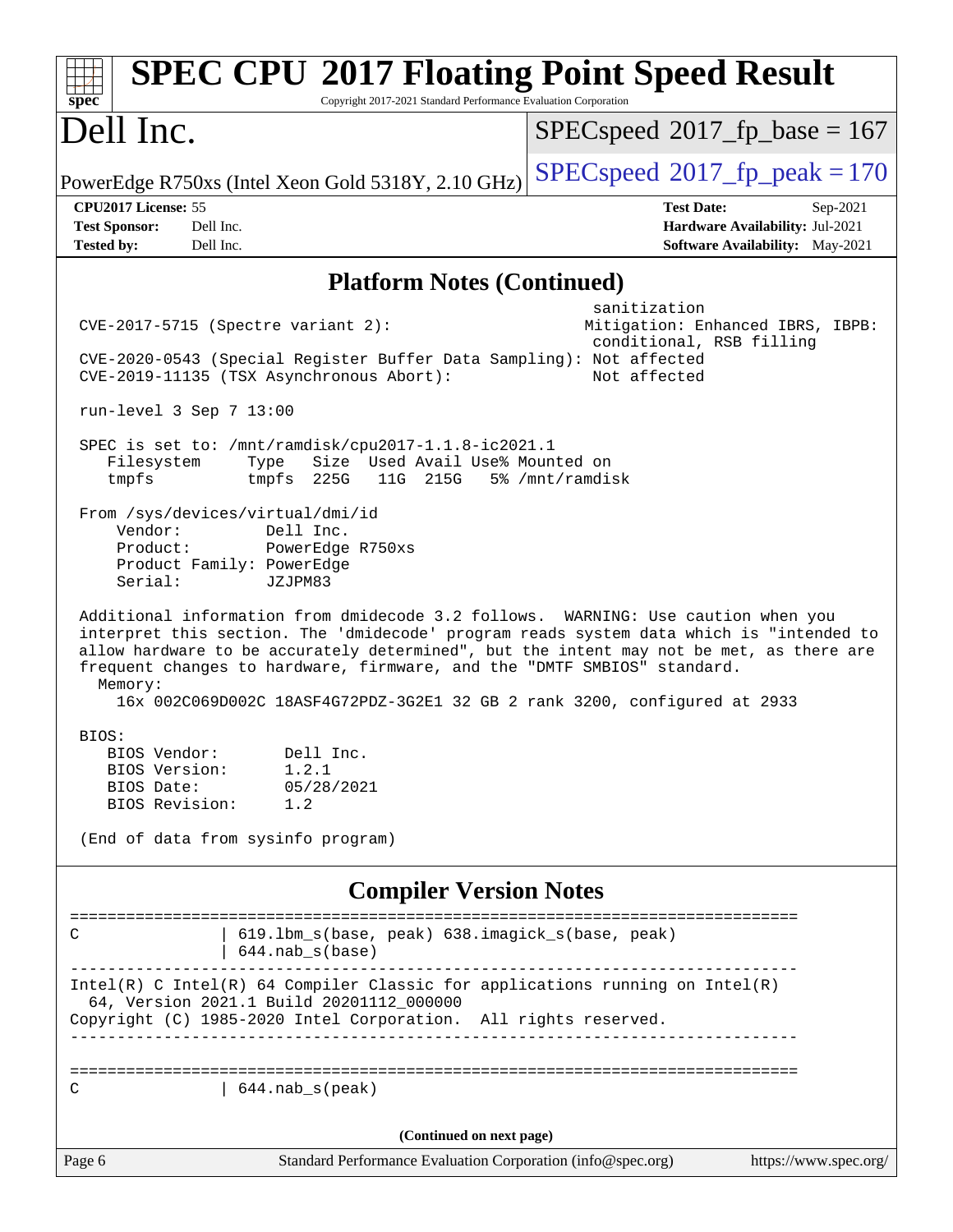| <b>SPEC CPU®2017 Floating Point Speed Result</b><br>Copyright 2017-2021 Standard Performance Evaluation Corporation<br>$spec^*$                                                                                                                                                                                                                                                                                                                                                                                                                                                                   |                                                                                                            |
|---------------------------------------------------------------------------------------------------------------------------------------------------------------------------------------------------------------------------------------------------------------------------------------------------------------------------------------------------------------------------------------------------------------------------------------------------------------------------------------------------------------------------------------------------------------------------------------------------|------------------------------------------------------------------------------------------------------------|
| Dell Inc.                                                                                                                                                                                                                                                                                                                                                                                                                                                                                                                                                                                         | $SPEC speed^{\circ}2017$ fp base = 167                                                                     |
| PowerEdge R750xs (Intel Xeon Gold 5318Y, 2.10 GHz)                                                                                                                                                                                                                                                                                                                                                                                                                                                                                                                                                | $SPEC speed^{\circ}2017$ fp peak = 170                                                                     |
| CPU2017 License: 55<br><b>Test Sponsor:</b><br>Dell Inc.<br><b>Tested by:</b><br>Dell Inc.                                                                                                                                                                                                                                                                                                                                                                                                                                                                                                        | <b>Test Date:</b><br>Sep-2021<br>Hardware Availability: Jul-2021<br><b>Software Availability:</b> May-2021 |
| <b>Compiler Version Notes (Continued)</b>                                                                                                                                                                                                                                                                                                                                                                                                                                                                                                                                                         |                                                                                                            |
| Intel(R) oneAPI DPC++/C++ Compiler for applications running on Intel(R) $64$ ,<br>Version 2021.1 Build 20201113<br>Copyright (C) 1985-2020 Intel Corporation. All rights reserved.                                                                                                                                                                                                                                                                                                                                                                                                                |                                                                                                            |
| 619.1bm_s(base, peak) 638.imagick_s(base, peak)<br>C<br>$644.nab_s(base)$                                                                                                                                                                                                                                                                                                                                                                                                                                                                                                                         |                                                                                                            |
| Intel(R) C Intel(R) 64 Compiler Classic for applications running on $Intel(R)$<br>64, Version 2021.1 Build 20201112_000000<br>Copyright (C) 1985-2020 Intel Corporation. All rights reserved.                                                                                                                                                                                                                                                                                                                                                                                                     |                                                                                                            |
| C<br>$  644.nab_s(peak)$                                                                                                                                                                                                                                                                                                                                                                                                                                                                                                                                                                          |                                                                                                            |
| Intel(R) oneAPI DPC++/C++ Compiler for applications running on Intel(R) $64$ ,<br>Version 2021.1 Build 20201113<br>Copyright (C) 1985-2020 Intel Corporation. All rights reserved.                                                                                                                                                                                                                                                                                                                                                                                                                |                                                                                                            |
| $C++$ , C, Fortran   607.cactuBSSN_s(base, peak)                                                                                                                                                                                                                                                                                                                                                                                                                                                                                                                                                  |                                                                                                            |
| Intel(R) C++ Intel(R) 64 Compiler Classic for applications running on<br>Intel(R) 64, Version 2021.1 Build 20201112_000000<br>Copyright (C) 1985-2020 Intel Corporation. All rights reserved.<br>Intel(R) C Intel(R) 64 Compiler Classic for applications running on Intel(R)<br>64, Version 2021.1 Build 20201112_000000<br>Copyright (C) 1985-2020 Intel Corporation. All rights reserved.<br>Intel(R) Fortran Intel(R) 64 Compiler Classic for applications running on<br>Intel(R) 64, Version 2021.1 Build 20201112_000000<br>Copyright (C) 1985-2020 Intel Corporation. All rights reserved. |                                                                                                            |
| 603.bwaves_s(base, peak) 649.fotonik3d_s(base, peak)<br>Fortran<br>654.roms_s(base, peak)                                                                                                                                                                                                                                                                                                                                                                                                                                                                                                         |                                                                                                            |
| Intel(R) Fortran Intel(R) 64 Compiler Classic for applications running on<br>Intel(R) 64, Version 2021.1 Build 20201112_000000<br>Copyright (C) 1985-2020 Intel Corporation. All rights reserved.                                                                                                                                                                                                                                                                                                                                                                                                 |                                                                                                            |
|                                                                                                                                                                                                                                                                                                                                                                                                                                                                                                                                                                                                   |                                                                                                            |
| (Continued on next page)                                                                                                                                                                                                                                                                                                                                                                                                                                                                                                                                                                          |                                                                                                            |
| Page 7<br>Standard Performance Evaluation Corporation (info@spec.org)                                                                                                                                                                                                                                                                                                                                                                                                                                                                                                                             | https://www.spec.org/                                                                                      |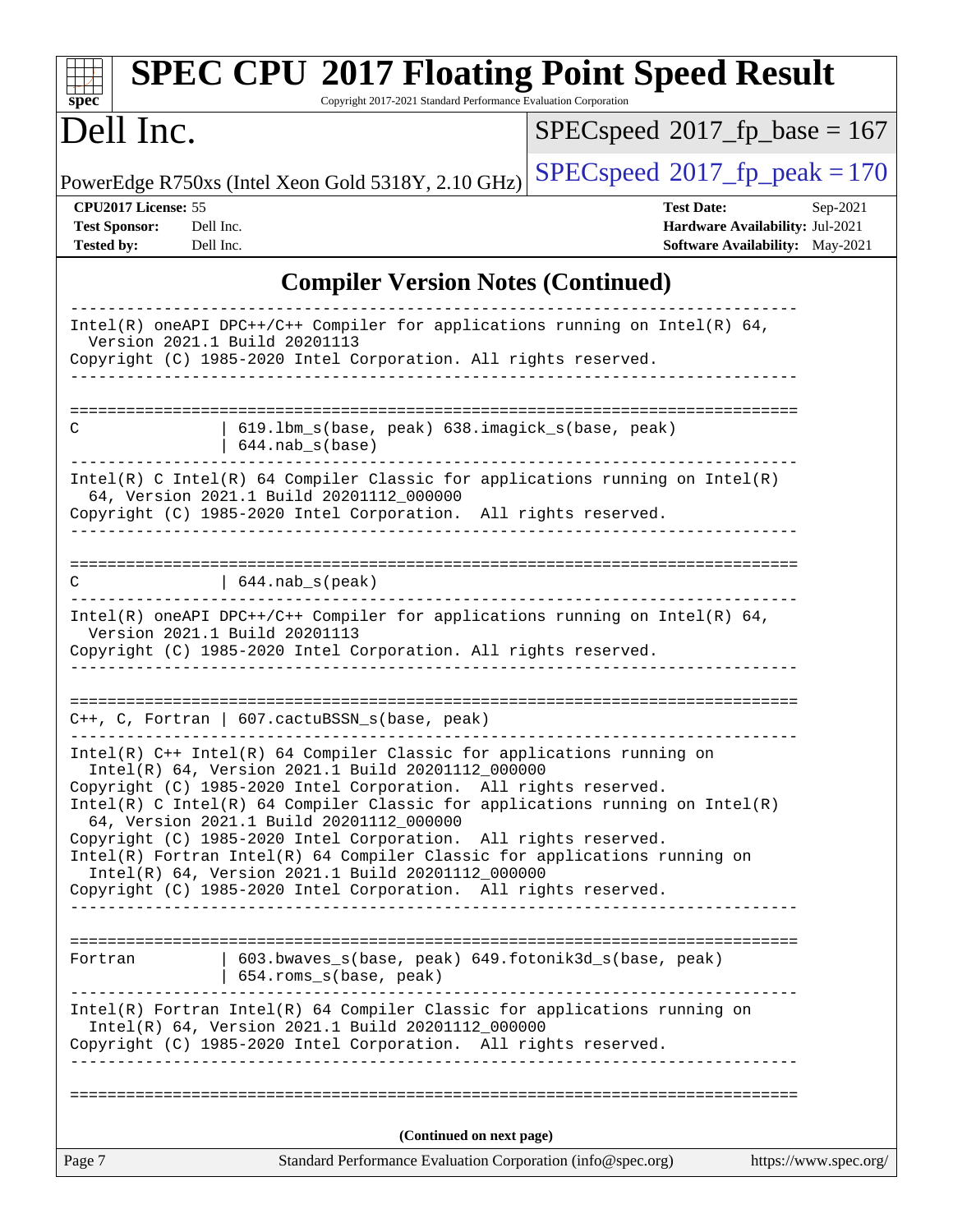| <b>SPEC CPU®2017 Floating Point Speed Result</b><br>Copyright 2017-2021 Standard Performance Evaluation Corporation<br>$spec^*$                                                                                                                                                                                                                                                                                                           |                                                                                                            |
|-------------------------------------------------------------------------------------------------------------------------------------------------------------------------------------------------------------------------------------------------------------------------------------------------------------------------------------------------------------------------------------------------------------------------------------------|------------------------------------------------------------------------------------------------------------|
| Dell Inc.                                                                                                                                                                                                                                                                                                                                                                                                                                 | $SPEC speed^{\circ}2017$ fp base = 167                                                                     |
| PowerEdge R750xs (Intel Xeon Gold 5318Y, 2.10 GHz)                                                                                                                                                                                                                                                                                                                                                                                        | $SPEC speed^{\circ}2017$ fp peak = 170                                                                     |
| CPU2017 License: 55<br><b>Test Sponsor:</b><br>Dell Inc.<br><b>Tested by:</b><br>Dell Inc.                                                                                                                                                                                                                                                                                                                                                | <b>Test Date:</b><br>Sep-2021<br>Hardware Availability: Jul-2021<br><b>Software Availability:</b> May-2021 |
| <b>Compiler Version Notes (Continued)</b><br>621.wrf_s(base, peak) 627.cam4_s(base, peak)<br>Fortran, C<br>628.pop2_s(base, peak)<br>Intel(R) Fortran Intel(R) 64 Compiler Classic for applications running on<br>Intel(R) 64, Version 2021.1 Build 20201112_000000<br>Copyright (C) 1985-2020 Intel Corporation. All rights reserved.<br>Intel(R) C Intel(R) 64 Compiler Classic for applications running on $Intel(R)$                  |                                                                                                            |
| 64, Version 2021.1 Build 20201112_000000<br>Copyright (C) 1985-2020 Intel Corporation. All rights reserved.                                                                                                                                                                                                                                                                                                                               |                                                                                                            |
| <b>Base Compiler Invocation</b><br>C benchmarks:<br>icc<br>Fortran benchmarks:<br>ifort<br>Benchmarks using both Fortran and C:<br>ifort icc<br>Benchmarks using Fortran, C, and C++:<br>icpc icc ifort                                                                                                                                                                                                                                   |                                                                                                            |
| <b>Base Portability Flags</b><br>603.bwaves_s: -DSPEC LP64<br>607.cactuBSSN_s: -DSPEC_LP64<br>619.1bm $s: -$ DSPEC LP64<br>621.wrf_s: -DSPEC_LP64 -DSPEC_CASE_FLAG -convert big_endian<br>627.cam4_s: -DSPEC LP64 -DSPEC CASE FLAG<br>628.pop2_s: -DSPEC LP64 -DSPEC CASE FLAG -convert big endian<br>-assume byterecl<br>638.imagick_s: -DSPEC_LP64<br>644.nab_s: -DSPEC_LP64<br>649.fotonik3d_s: -DSPEC LP64<br>654.roms_s: -DSPEC_LP64 |                                                                                                            |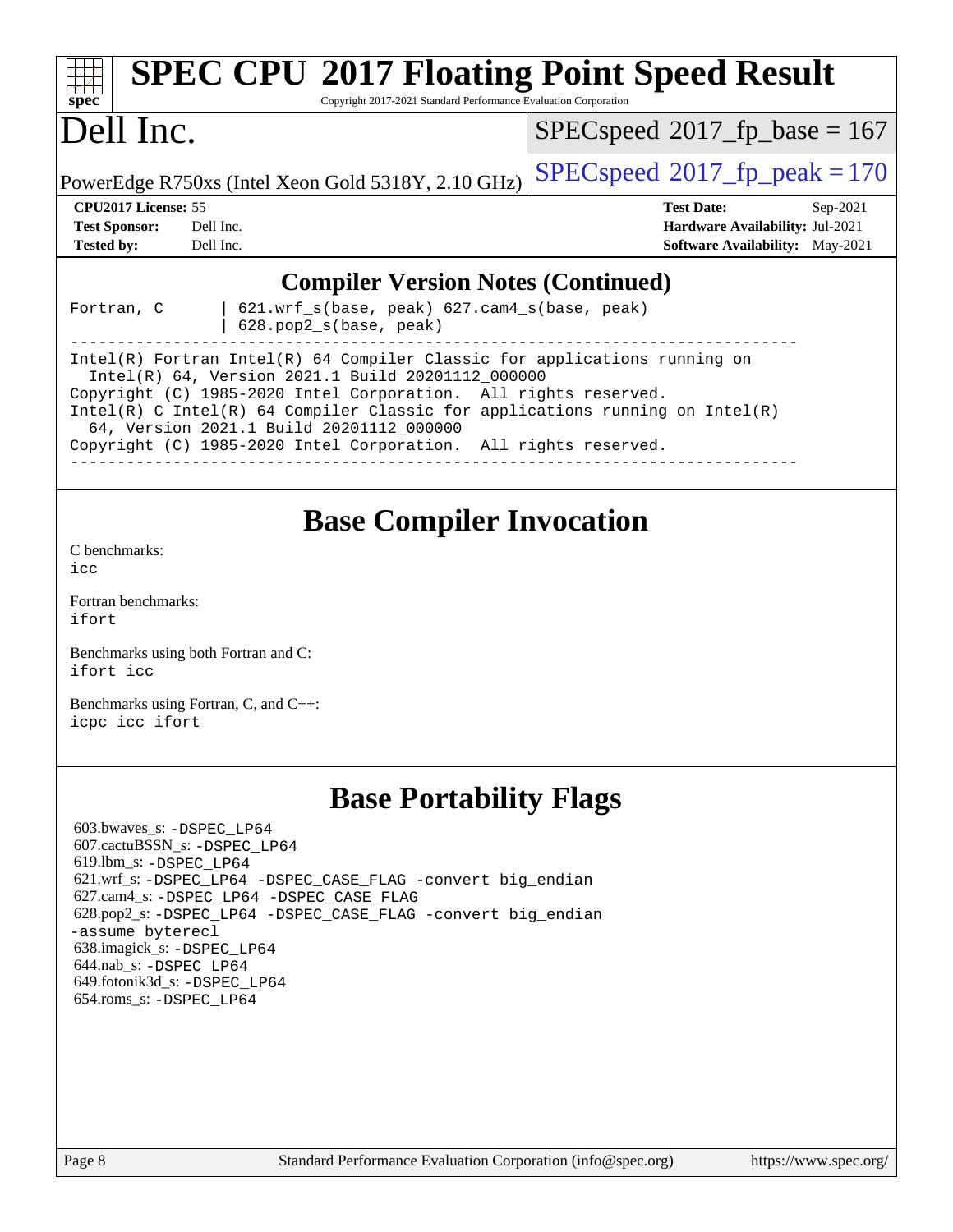| <b>SPEC CPU®2017 Floating Point Speed Result</b><br>spec <sup>®</sup><br>Copyright 2017-2021 Standard Performance Evaluation Corporation                                                                                                                                                                    |                                                                                                            |
|-------------------------------------------------------------------------------------------------------------------------------------------------------------------------------------------------------------------------------------------------------------------------------------------------------------|------------------------------------------------------------------------------------------------------------|
| Dell Inc.                                                                                                                                                                                                                                                                                                   | $SPEC speed^{\circ}2017$ [p_base = 167                                                                     |
| PowerEdge R750xs (Intel Xeon Gold 5318Y, 2.10 GHz)                                                                                                                                                                                                                                                          | $SPEC speed^{\circ}2017$ fp peak = 170                                                                     |
| CPU2017 License: 55<br><b>Test Sponsor:</b><br>Dell Inc.<br><b>Tested by:</b><br>Dell Inc.                                                                                                                                                                                                                  | <b>Test Date:</b><br>Sep-2021<br>Hardware Availability: Jul-2021<br><b>Software Availability:</b> May-2021 |
| <b>Base Optimization Flags</b>                                                                                                                                                                                                                                                                              |                                                                                                            |
| C benchmarks:<br>-m64 -std=cll -xCORE-AVX512 -ipo -03 -no-prec-div -qopt-prefetch<br>-ffinite-math-only -qopt-mem-layout-trans=4 -qopenmp -DSPEC_OPENMP<br>-mbranches-within-32B-boundaries                                                                                                                 |                                                                                                            |
| Fortran benchmarks:<br>-m64 -Wl,-z, muldefs -DSPEC_OPENMP -xCORE-AVX512 -ipo -03<br>-no-prec-div -qopt-prefetch -ffinite-math-only<br>-qopt-mem-layout-trans=4 -qopenmp -nostandard-realloc-lhs<br>-mbranches-within-32B-boundaries -L/usr/local/jemalloc64-5.0.1/lib<br>$-lj$ emalloc                      |                                                                                                            |
| Benchmarks using both Fortran and C:<br>-m64 -std=c11 -Wl,-z, muldefs -xCORE-AVX512 -ipo -03 -no-prec-div<br>-qopt-prefetch -ffinite-math-only -qopt-mem-layout-trans=4 -qopenmp<br>-DSPEC OPENMP -mbranches-within-32B-boundaries -nostandard-realloc-lhs<br>-L/usr/local/jemalloc64-5.0.1/lib -ljemalloc  |                                                                                                            |
| Benchmarks using Fortran, C, and C++:<br>-m64 -std=c11 -Wl,-z, muldefs -xCORE-AVX512 -ipo -03 -no-prec-div<br>-qopt-prefetch -ffinite-math-only -qopt-mem-layout-trans=4 -qopenmp<br>-DSPEC_OPENMP -mbranches-within-32B-boundaries -nostandard-realloc-lhs<br>-L/usr/local/jemalloc64-5.0.1/lib -ljemalloc |                                                                                                            |
| <b>Peak Compiler Invocation</b>                                                                                                                                                                                                                                                                             |                                                                                                            |
| C benchmarks (except as noted below):<br>icc                                                                                                                                                                                                                                                                |                                                                                                            |
| $644.nab$ <sub>s</sub> : $i$ $cx$                                                                                                                                                                                                                                                                           |                                                                                                            |
| Fortran benchmarks:<br>ifort                                                                                                                                                                                                                                                                                |                                                                                                            |
| Benchmarks using both Fortran and C:<br>ifort icc                                                                                                                                                                                                                                                           |                                                                                                            |

[Benchmarks using Fortran, C, and C++:](http://www.spec.org/auto/cpu2017/Docs/result-fields.html#BenchmarksusingFortranCandCXX) [icpc](http://www.spec.org/cpu2017/results/res2021q4/cpu2017-20211025-29861.flags.html#user_CC_CXX_FCpeak_intel_icpc_c510b6838c7f56d33e37e94d029a35b4a7bccf4766a728ee175e80a419847e808290a9b78be685c44ab727ea267ec2f070ec5dc83b407c0218cded6866a35d07) [icc](http://www.spec.org/cpu2017/results/res2021q4/cpu2017-20211025-29861.flags.html#user_CC_CXX_FCpeak_intel_icc_66fc1ee009f7361af1fbd72ca7dcefbb700085f36577c54f309893dd4ec40d12360134090235512931783d35fd58c0460139e722d5067c5574d8eaf2b3e37e92) [ifort](http://www.spec.org/cpu2017/results/res2021q4/cpu2017-20211025-29861.flags.html#user_CC_CXX_FCpeak_intel_ifort_8111460550e3ca792625aed983ce982f94888b8b503583aa7ba2b8303487b4d8a21a13e7191a45c5fd58ff318f48f9492884d4413fa793fd88dd292cad7027ca)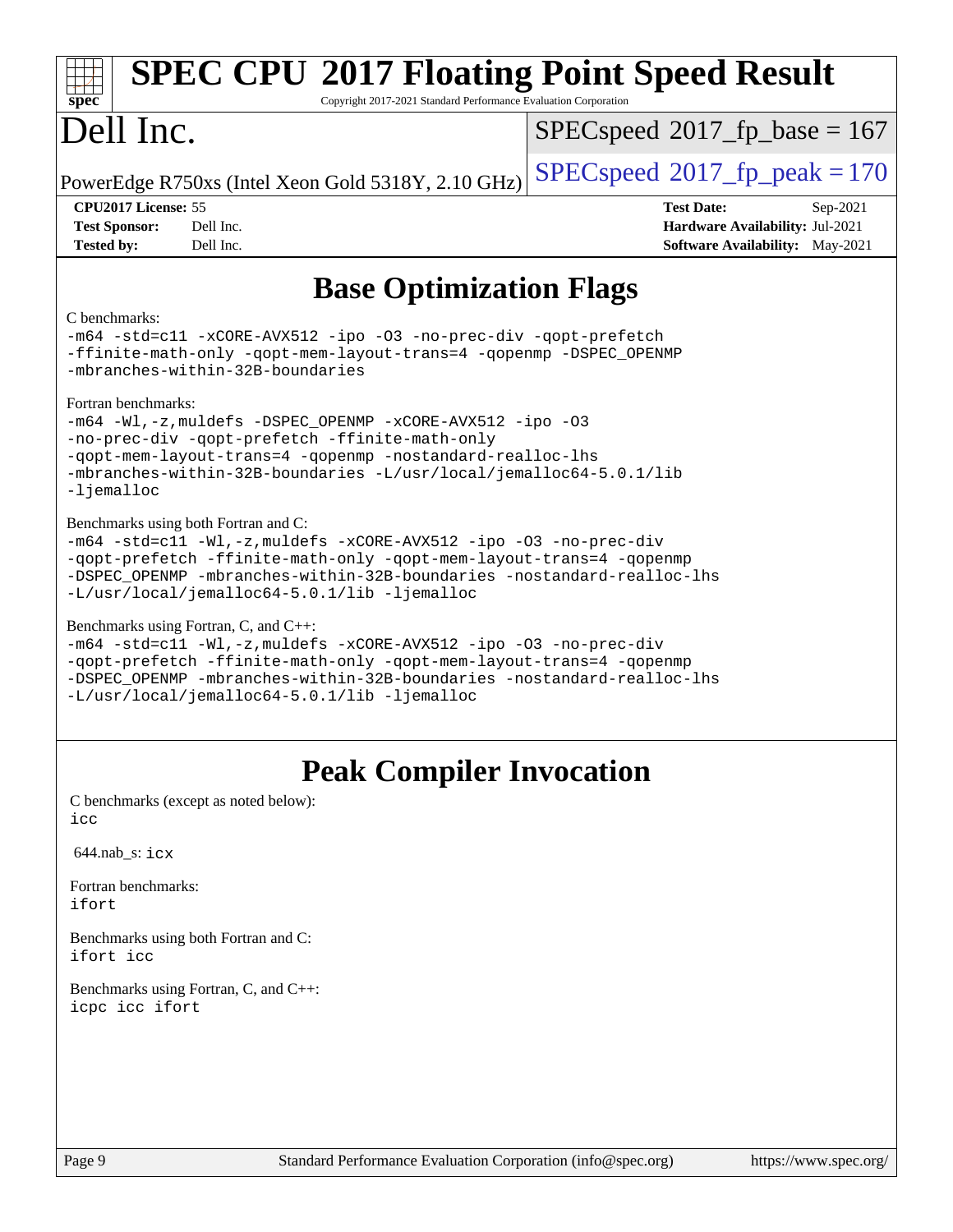| <b>SPEC CPU®2017 Floating Point Speed Result</b><br>Copyright 2017-2021 Standard Performance Evaluation Corporation<br>spec <sup>®</sup>                                                                                                                                                                                                                      |                                                                                                              |
|---------------------------------------------------------------------------------------------------------------------------------------------------------------------------------------------------------------------------------------------------------------------------------------------------------------------------------------------------------------|--------------------------------------------------------------------------------------------------------------|
| Dell Inc.                                                                                                                                                                                                                                                                                                                                                     | $SPEC speed^{\circ}2017$ fp base = 167                                                                       |
| PowerEdge R750xs (Intel Xeon Gold 5318Y, 2.10 GHz)                                                                                                                                                                                                                                                                                                            | $SPEC speed^{\circ}2017$ [p_peak = 170                                                                       |
| CPU2017 License: 55<br><b>Test Sponsor:</b><br>Dell Inc.<br>Dell Inc.<br><b>Tested by:</b>                                                                                                                                                                                                                                                                    | <b>Test Date:</b><br>$Sep-2021$<br>Hardware Availability: Jul-2021<br><b>Software Availability:</b> May-2021 |
| <b>Peak Portability Flags</b><br>Same as Base Portability Flags                                                                                                                                                                                                                                                                                               |                                                                                                              |
| <b>Peak Optimization Flags</b><br>C benchmarks:                                                                                                                                                                                                                                                                                                               |                                                                                                              |
| $619.$ lbm_s: basepeak = yes                                                                                                                                                                                                                                                                                                                                  |                                                                                                              |
| $638.\text{imagek}_s:$ basepeak = yes                                                                                                                                                                                                                                                                                                                         |                                                                                                              |
| $644.nab_s$ : $-m64 -Wl$ , $-z$ , muldefs $-xCORE$ -AVX512 -Ofast -ffast-math<br>-flto -mfpmath=sse -funroll-loops -fiopenmp<br>-DSPEC_OPENMP -qopt-mem-layout-trans=4<br>-fimf-accuracy-bits=14:sqrt<br>-mbranches-within-32B-boundaries<br>-L/usr/local/jemalloc64-5.0.1/lib -ljemalloc                                                                     |                                                                                                              |
| Fortran benchmarks:                                                                                                                                                                                                                                                                                                                                           |                                                                                                              |
| $603.bwaves$ s: basepeak = yes                                                                                                                                                                                                                                                                                                                                |                                                                                                              |
| $649.$ fotonik $3d$ <sub>S</sub> : basepeak = yes                                                                                                                                                                                                                                                                                                             |                                                                                                              |
| $654$ .roms_s: basepeak = yes                                                                                                                                                                                                                                                                                                                                 |                                                                                                              |
| Benchmarks using both Fortran and C:                                                                                                                                                                                                                                                                                                                          |                                                                                                              |
| $621.wrf_s$ : $-m64 - std = c11 - Wl$ , $-z$ , muldefs $-prof-qen(pass1)$<br>-prof-use(pass 2) -ipo -xCORE-AVX512 -03 -no-prec-div<br>-qopt-prefetch -ffinite-math-only -qopt-mem-layout-trans=4<br>-DSPEC_SUPPRESS_OPENMP -qopenmp -DSPEC_OPENMP<br>-mbranches-within-32B-boundaries -nostandard-realloc-lhs<br>-L/usr/local/jemalloc64-5.0.1/lib -ljemalloc |                                                                                                              |
| $627.cam4_s$ : basepeak = yes                                                                                                                                                                                                                                                                                                                                 |                                                                                                              |
| $628.pop2_s: basepeak = yes$                                                                                                                                                                                                                                                                                                                                  |                                                                                                              |
| Benchmarks using Fortran, C, and C++:                                                                                                                                                                                                                                                                                                                         |                                                                                                              |
| $607.cactuBSSN_s$ : basepeak = yes                                                                                                                                                                                                                                                                                                                            |                                                                                                              |
|                                                                                                                                                                                                                                                                                                                                                               |                                                                                                              |